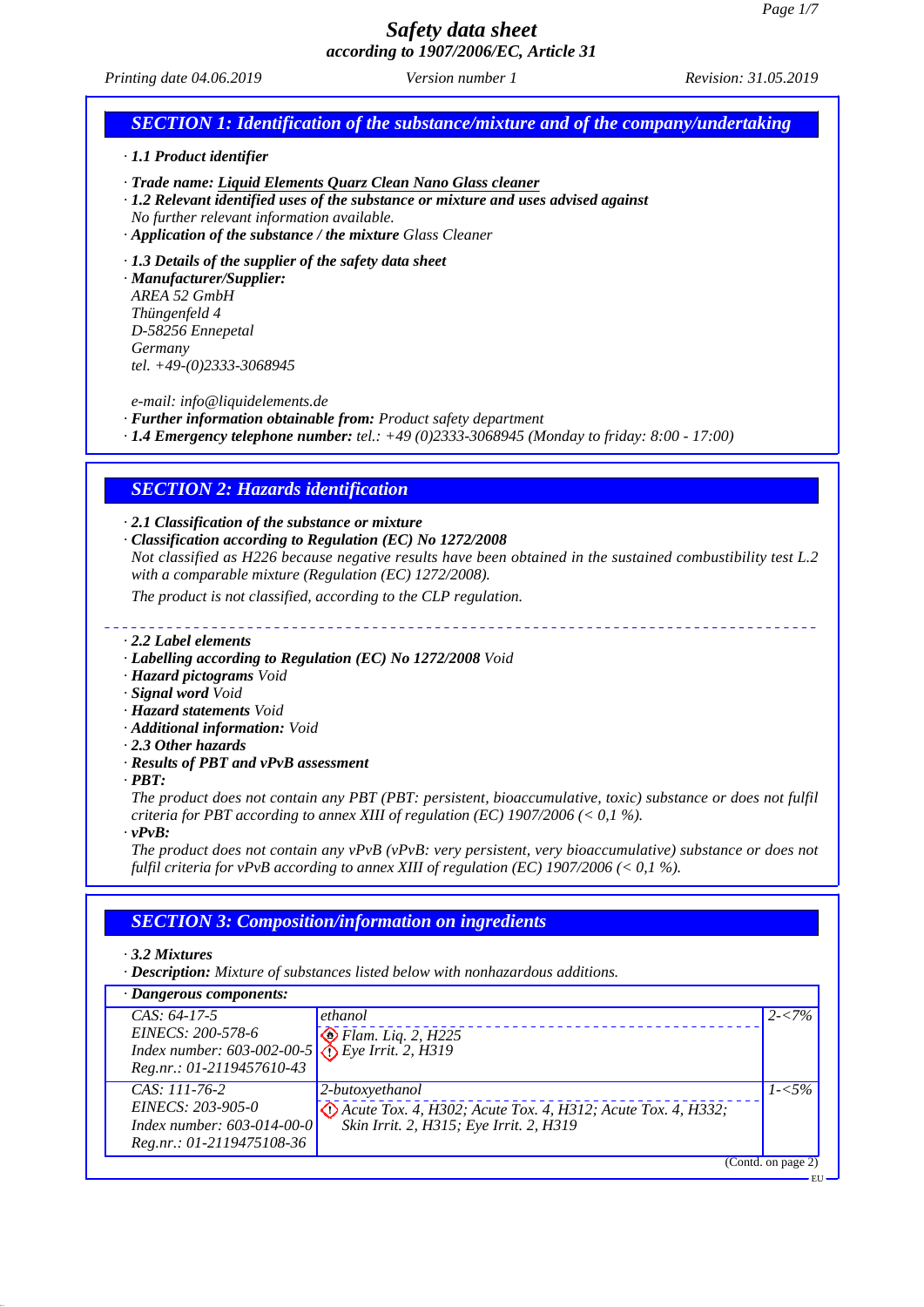*Printing date 04.06.2019 Revision: 31.05.2019 Version number 1*

*Trade name: Liquid Elements Quarz Clean Nano Glass cleaner*

(Contd. of page 1)

*· Regulation (EC) No 648/2004 on detergents / Labelling for contents*

*preservation agents (PHENOXYETHANOL, BUTYLBENZISOTHIAZOLINONE, LAURYLAMINE DIPROPYLENEDIAMINE, METHYLCHLOROISOTHIAZOLINONE, METHYLISOTHIAZOLINONE), perfumes*

*· Additional information: For the wording of the listed hazard phrases refer to section 16.*

## *SECTION 4: First aid measures*

- *· 4.1 Description of first aid measures*
- *· General information: If symptoms persist consult doctor.*
- *· After inhalation: Fresh air. If pain persists, get medical attention.*
- *· After skin contact: Immediately wash with water and soap and rinse thoroughly.*
- *· After eye contact:*
- *Immediately flush eyes with plenty of water with lids lifted. If symptons persist, seek medical advice.*
- *· After swallowing:*

*Rinse out mouth and drink plenty of water.*

*If symptoms persist consult doctor.*

*· 4.2 Most important symptoms and effects, both acute and delayed No further relevant information available.*

*· 4.3 Indication of any immediate medical attention and special treatment needed*

*No further relevant information available.*

### *SECTION 5: Firefighting measures*

- *· 5.1 Extinguishing media*
- *· Suitable extinguishing agents:*
- *CO2, powder or water spray. Fight larger fires with water spray or alcohol resistant foam.*
- *· For safety reasons unsuitable extinguishing agents: Full water jet*
- *· 5.2 Special hazards arising from the substance or mixture In case of fire, the following can be released:*
- *Carbon monoxide (CO)*
- *· 5.3 Advice for firefighters*
- *· Protective equipment:*
- *Do not inhale explosion gases or combustion gases. Mouth respiratory protective device.*
- *· Additional information*

*Dispose of fire debris and contaminated fire fighting water in accordance with official regulations. Cool endangered receptacles with water spray.*

## *SECTION 6: Accidental release measures*

- *· 6.1 Personal precautions, protective equipment and emergency procedures Wear protective clothing. Ensure adequate ventilation · 6.2 Environmental precautions: Do not allow to enter sewers/ surface or ground water. Inform respective authorities in case of seepage into water course or sewage system. · 6.3 Methods and material for containment and cleaning up: Absorb with liquid-binding material (sand, diatomite, acid binders, universal binders, sawdust). Dispose contaminated material as waste according to item 13. · 6.4 Reference to other sections*
- *See Section 7 for information on safe handling. See Section 8 for information on personal protection equipment. See Section 13 for disposal information.*

(Contd. on page 3)

EU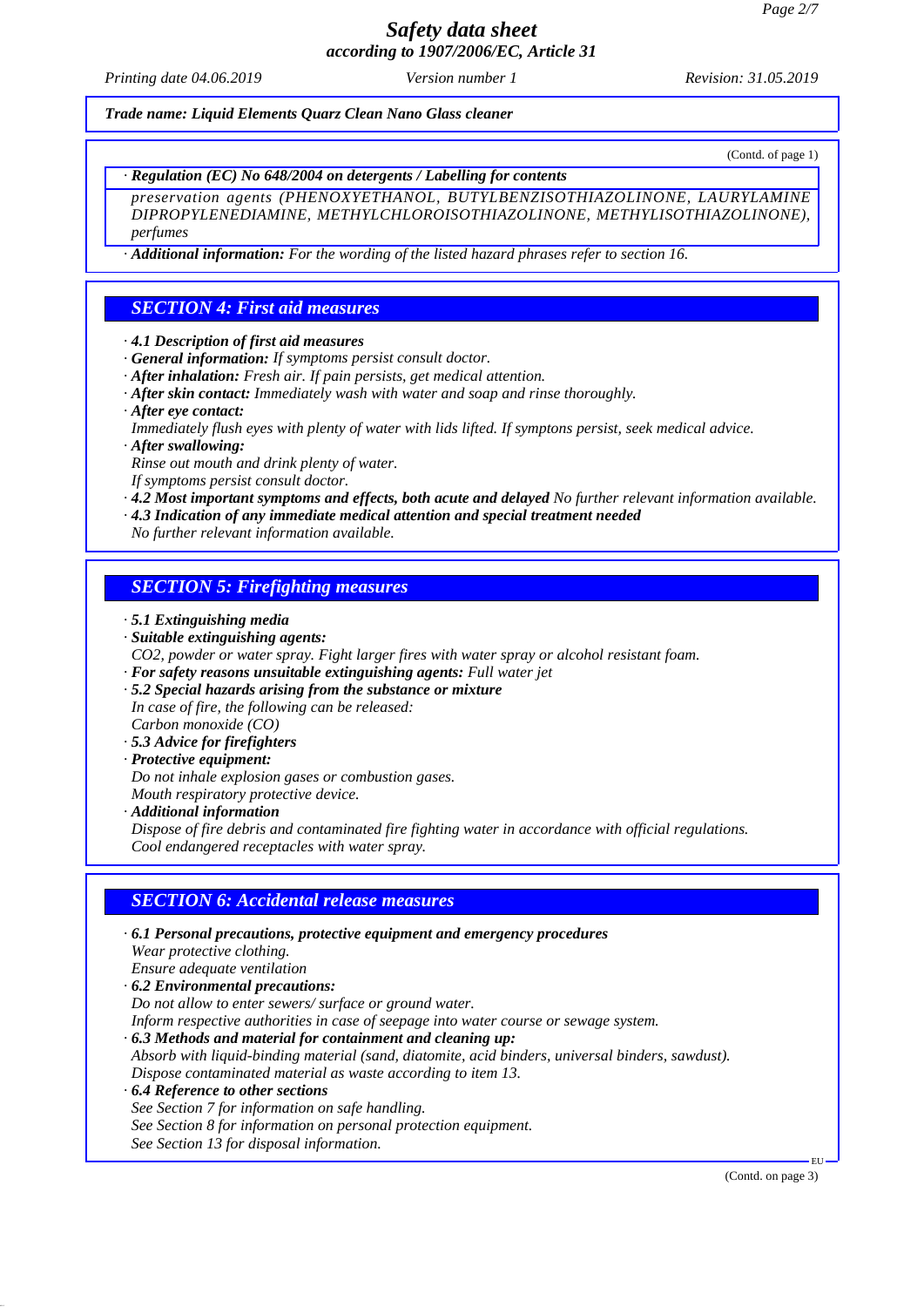*Printing date 04.06.2019 Revision: 31.05.2019 Version number 1*

#### *Trade name: Liquid Elements Quarz Clean Nano Glass cleaner*

(Contd. of page 2)

### *SECTION 7: Handling and storage*

- *· 7.1 Precautions for safe handling*
- *Observe the usual precautionary measures for handling chemicals. Avoid contact with eyes.*
- *Avoid close or long term contact with the skin.*

*· Information about fire - and explosion protection: Keep ignition sources away - Do not smoke.*

- *· 7.2 Conditions for safe storage, including any incompatibilities*
- *· Storage:*
- *· Requirements to be met by storerooms and receptacles: No special requirements.*
- *· Information about storage in one common storage facility: Not required.*
- *· Further information about storage conditions: Store in dry conditions at 10 25 °C.*
- *· Storage class: 10 13 (Germany)*
- *· 7.3 Specific end use(s) No further relevant information available.*

### *SECTION 8: Exposure controls/personal protection*

*· Additional information about design of technical facilities: No further data; see item 7.*

#### *· 8.1 Control parameters*

*· Ingredients with limit values that require monitoring at the workplace:*

*111-76-2 2-butoxyethanol*

*IOELV Short-term value: 246 mg/m³, 50 ppm Long-term value: 98 mg/m³, 20 ppm Skin*

*· Additional information: The lists valid during the making were used as basis.*

- *· 8.2 Exposure controls*
- *· Personal protective equipment:*
- *· General protective and hygienic measures:*

*Observe the usual precautionary measures for handling chemicals.*

*Avoid contact with the eyes.*

*Avoid close or long term contact with the skin.*

*Wash hands before breaks and at the end of work.*

*· Respiratory protection:*

*Not necessary if room is well-ventilated. Use suitable respiratory protective device when high concentrations are present.*

*· Recommended filter device for short term use: Filter A*

*· Protection of hands:*

*The glove material has to be impermeable and resistant to the product/ the substance/ the preparation. Selection of the glove material on consideration of the penetration times, rates of diffusion and the degradation*

*Protective gloves according EN 374.*

*Check the permeability prior to each anewed use of the glove.*

*· Material of gloves*

*Nitrile rubber, NBR*

*Recommended thickness of the material:*  $\geq 0.5$  *mm* 

*Penetration time: 480 minutes (Permeation according to EN 374 Part 3: Level 6)*

*The selection of the suitable gloves does not only depend on the material, but also on further marks of quality and varies from manufacturer to manufacturer. As the product is a preparation of several substances, the resistance of the glove material can not be calculated in advance and has therefore to be checked prior to the application.*

*· Penetration time of glove material*

*The exact break through time has to be found out by the manufacturer of the protective gloves and has to be observed.*

*The determined penetration times according to EN 374 part III are not performed under practical conditions. Therefore a maximum wearing time, which corresponds to 50% of the penetration time, is recommended.*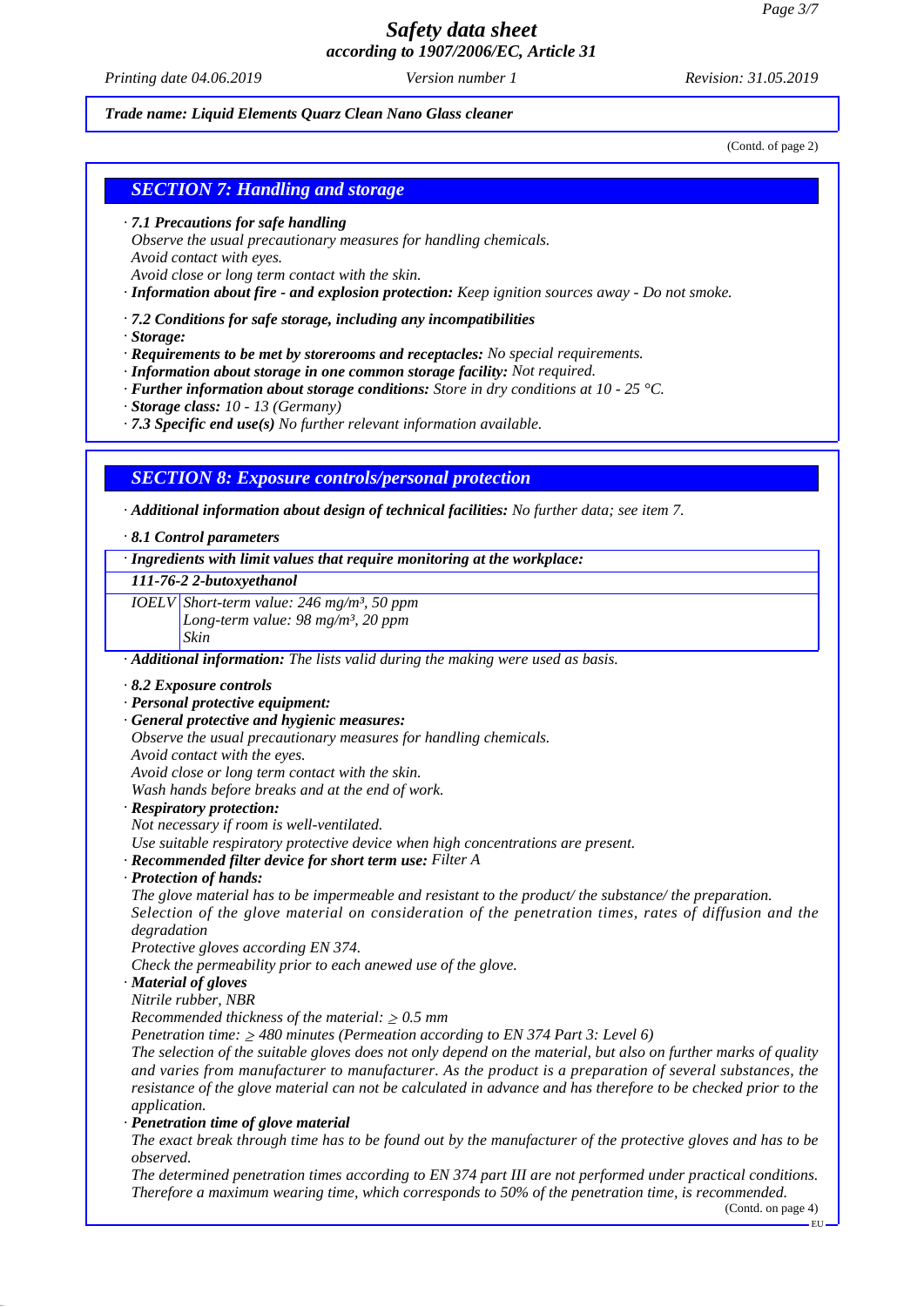*Printing date 04.06.2019 Revision: 31.05.2019 Version number 1*

(Contd. of page 3)

### *Trade name: Liquid Elements Quarz Clean Nano Glass cleaner*

*· Eye protection: Goggles recommended during refilling*

*· Body protection: Light weight protective clothing*

| <b>SECTION 9: Physical and chemical properties</b>          |                                               |  |
|-------------------------------------------------------------|-----------------------------------------------|--|
| · 9.1 Information on basic physical and chemical properties |                                               |  |
| <b>General Information</b>                                  |                                               |  |
| $\cdot$ Appearance:                                         |                                               |  |
| Form:<br>Colour:                                            | Liquid<br>Green                               |  |
| $\cdot$ Odour:                                              | perfumed                                      |  |
| · Odour threshold:                                          | Not determined.                               |  |
| $\cdot$ pH-value:                                           | $5 - 7$                                       |  |
| Change in condition                                         |                                               |  |
| Melting point/freezing point:                               | Not determined.                               |  |
| Initial boiling point and boiling range: $> 78 °C$          |                                               |  |
| · Flash point:                                              | $>$ 35 °C (read across)                       |  |
| · Flammability (solid, gas):                                | Not applicable.                               |  |
| · Decomposition temperature:                                | Not determined.                               |  |
| · Auto-ignition temperature:                                | Product is not selfigniting.                  |  |
| · Explosive properties:                                     | Product does not present an explosion hazard. |  |
| · Explosion limits:                                         |                                               |  |
| Lower:                                                      | Not determined.                               |  |
| <b>Upper:</b>                                               | Not determined.                               |  |
| $\cdot$ Oxidising properties                                | Not applicable.                               |  |
| · Vapour pressure:                                          | Not determined.                               |  |
| $\cdot$ Density at 20 $\cdot$ C:                            | $\sim 0.99$ g/cm <sup>3</sup>                 |  |
| $\cdot$ Relative density                                    | Not determined.                               |  |
| · Vapour density                                            | Not determined.<br>Not determined.            |  |
| · Evaporation rate                                          |                                               |  |
| · Solubility in / Miscibility with                          |                                               |  |
| water:                                                      | Fully miscible.                               |  |
| · Partition coefficient: n-octanol/water:                   | Not determined.                               |  |
| · Viscosity:                                                |                                               |  |
| Dynamic:                                                    | Not determined.                               |  |
| Kinematic:                                                  | Not determined.                               |  |
| · Solvent content:                                          |                                               |  |
| Organic solvents:                                           | $<$ 10 %                                      |  |
| Water:                                                      | $> 90\%$                                      |  |
| Solids content:                                             | Not determined.                               |  |
| · 9.2 Other information                                     | No further relevant information available.    |  |

## *SECTION 10: Stability and reactivity*

*· 10.1 Reactivity No further relevant information available.*

*· 10.2 Chemical stability*

*· Thermal decomposition / conditions to be avoided: No decomposition if used according to specifications.*

*· 10.3 Possibility of hazardous reactions No dangerous reactions known.*

(Contd. on page 5)

EU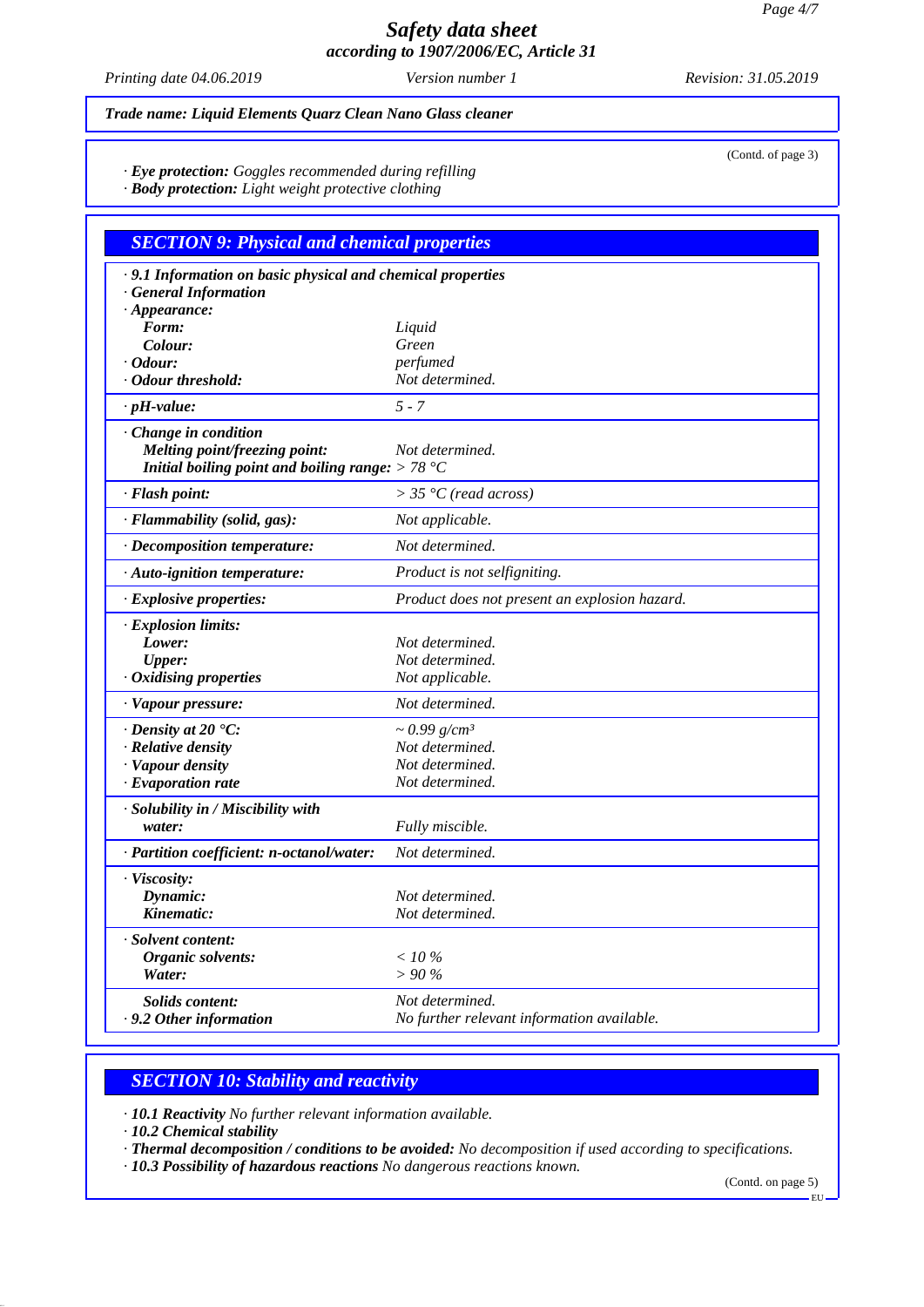*Printing date 04.06.2019 Revision: 31.05.2019 Version number 1*

#### *Trade name: Liquid Elements Quarz Clean Nano Glass cleaner*

*· 10.4 Conditions to avoid No further relevant information available.*

*· 10.5 Incompatible materials: No further relevant information available.*

*· 10.6 Hazardous decomposition products: No dangerous decomposition products known.*

### *SECTION 11: Toxicological information*

*· 11.1 Information on toxicological effects*

*· Acute toxicity Based on available data, the classification criteria are not met.*

| · LD/LC50 values relevant for classification: |                 |  |  |  |  |  |
|-----------------------------------------------|-----------------|--|--|--|--|--|
|                                               | 64-17-5 ethanol |  |  |  |  |  |
|                                               |                 |  |  |  |  |  |
|                                               |                 |  |  |  |  |  |
|                                               |                 |  |  |  |  |  |

*111-76-2 2-butoxyethanol*

| Oral   | LD50 | $1,480$ mg/kg (rat)                               |
|--------|------|---------------------------------------------------|
| Dermal | LD50 | $1,060$ mg/kg (rabbit)                            |
|        |      | Inhalative LC50/8 h 10-20 mg/m <sup>3</sup> (rat) |

*· Primary irritant effect:*

*· Skin corrosion/irritation Based on available data, the classification criteria are not met.*

*· Serious eye damage/irritation Based on available data, the classification criteria are not met.*

*· Respiratory or skin sensitisation Based on available data, the classification criteria are not met.*

*· Repeated dose toxicity*

*64-17-5 ethanol*

*Oral 90-day feeding study 1,730 mg/kg (rat) (OECD 408)*

*· CMR effects (carcinogenity, mutagenicity and toxicity for reproduction)*

*· Germ cell mutagenicity Based on available data, the classification criteria are not met.*

*· Carcinogenicity Based on available data, the classification criteria are not met.*

*· Reproductive toxicity Based on available data, the classification criteria are not met.*

*· Germ cell mutagenicity*

*64-17-5 ethanol*

*Ames test negative (bacterial reverse mutation assay)*

*· STOT-single exposure Based on available data, the classification criteria are not met.*

*· STOT-repeated exposure Based on available data, the classification criteria are not met.*

*· Aspiration hazard Based on available data, the classification criteria are not met.*

## *SECTION 12: Ecological information*

*· 12.1 Toxicity*

*· Aquatic toxicity:*

*64-17-5 ethanol*

*EC50 9,000 mg/l (algae) (Chlorella pyrenoidosa (10 d))*

*LC50 12,340 mg/l (daphnia magna) (48 h)*

*4,600 mg/l (fish) (96 h, Leuciscus idus melanotus)*

*111-76-2 2-butoxyethanol*

*EC50 911 mg/l (algae) (72 h)*

*1,550 mg/l (daphnia magna) (48 h)*

*LC50 >100-1,700 mg/l (fish)*

*· 12.2 Persistence and degradability*

*The solvent is biodegradable*

*The contained surfactants are easily biodegradable*

(Contd. on page 6)

(Contd. of page 4)

EU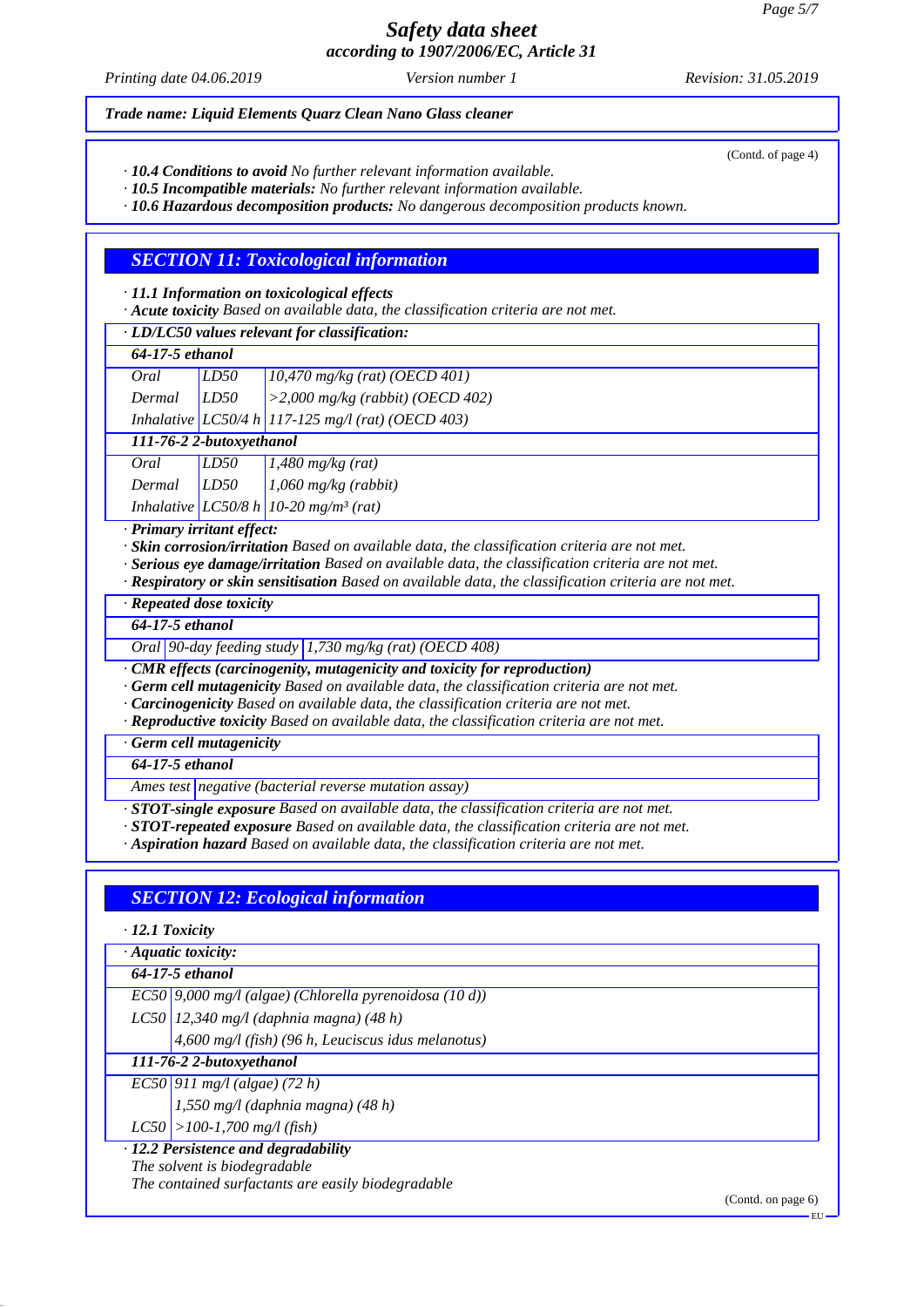*Printing date 04.06.2019 Revision: 31.05.2019 Version number 1*

(Contd. of page 5)

#### *Trade name: Liquid Elements Quarz Clean Nano Glass cleaner*

- *· 12.3 Bioaccumulative potential No further relevant information available.*
- *· 12.4 Mobility in soil No further relevant information available.*
- *· Additional ecological information:*
- *· General notes:*

*The surfactant(s) contained in this preparation complies(comply) with the biodegradability criteria as laid down in Regulation (EC) No.648/2004 on detergents. Data to support this assertion are held at the disposal of the competent authorities of the Member States and will be made available to them, at their direct request or at the request of a detergent manufacturer.*

*Do not allow undiluted product or large quantities of it to reach ground water, water course or sewage system.*

#### *· 12.5 Results of PBT and vPvB assessment*

- *· PBT: Not applicable.*
- *· vPvB: Not applicable.*

*· 12.6 Other adverse effects No further relevant information available.*

### *SECTION 13: Disposal considerations*

*· 13.1 Waste treatment methods*

#### *· Recommendation*

*Smaller quantities can be disposed of with household waste.*

*Dispose of in accordance with all applicable local and national regulations.*

*· European waste catalogue*

*20 01 30 detergents other than those mentioned in 20 01 29*

*15 01 02 plastic packaging*

- *· Uncleaned packaging:*
- *· Recommendation:*

*Dispose of in accordance with all applicable local and national regulations.*

*Non contaminated packagings may be recycled.*

*· Recommended cleansing agents: Water, if necessary together with cleansing agents.*

## *SECTION 14: Transport information*

| $\cdot$ 14.1 UN-Number<br>· ADR, ADN, IMDG, IATA                                          | Void                                                                                                                                  |
|-------------------------------------------------------------------------------------------|---------------------------------------------------------------------------------------------------------------------------------------|
| $\cdot$ 14.2 UN proper shipping name<br>ADR, ADN, IMDG, IATA                              | Void                                                                                                                                  |
| $\cdot$ 14.3 Transport hazard class(es)                                                   |                                                                                                                                       |
| · ADR, ADN, IMDG, IATA<br>· Class                                                         | Void                                                                                                                                  |
| $\cdot$ 14.4 Packing group<br>· ADR, IMDG, IATA                                           | Void                                                                                                                                  |
| $\cdot$ 14.5 Environmental hazards:<br>· Marine pollutant:                                | $N_{O}$                                                                                                                               |
| $\cdot$ 14.6 Special precautions for user                                                 | Not applicable.                                                                                                                       |
| $\cdot$ 14.7 Transport in bulk according to Annex II of<br><b>Marpol and the IBC Code</b> | Not applicable.                                                                                                                       |
| · Transport/Additional information:                                                       | Product with comparable composition does not support<br>combustion according to method L.2 (sustained<br><i>combustibility test).</i> |
|                                                                                           | (Contd. on page 7)                                                                                                                    |